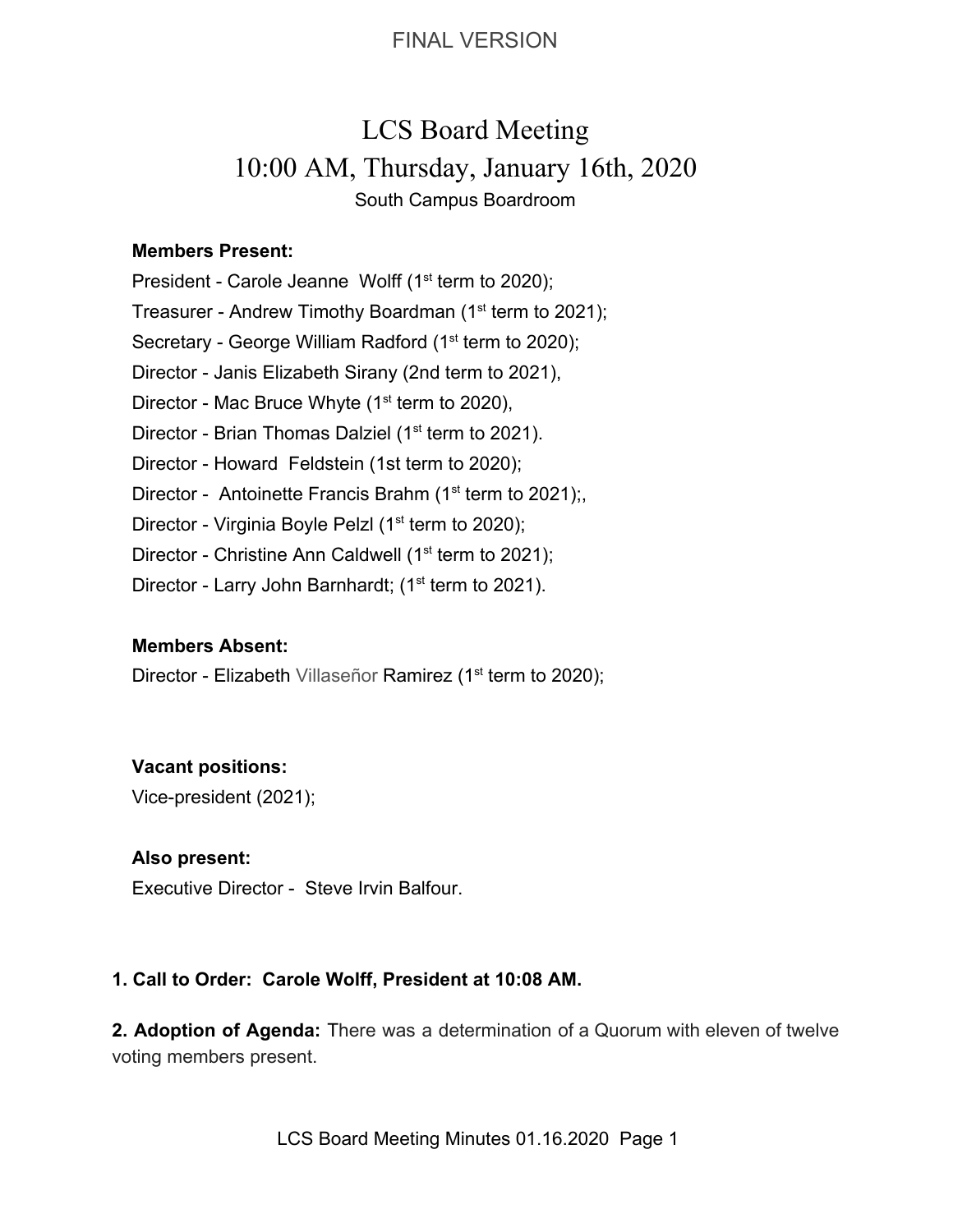M/S/C Gin Pelzl/Tim Boardman to approve the January 16th, 2020 agenda. The Board unanimously approved.

#### **3. President's Report: Carole Wolff**

Carole Wolfe updated the Board on planning for the upcoming Annual General Meeting.

#### **4. Secretary's report:** George Radford

● **Approval of the December 19th, 2019 Minutes:** M/S/C Gin Pelzl /Tim Boardman to approve the minutes of the December 19th, 2019ing. The Board unanimously approved. **Motion Carried.**

#### **5. Executive Director's Report - January 2020. Steven Balfour**

Steven Balfour reported on the up and coming events and requested that we have as much Board participation as possible. .

#### **Board Engagement Menu**

The Board Engagement plan was presented to the board and accepted; this should roll out as we begin the new year. The President should meet with each board member to review their form.

#### **Board Skills Survey**

At a previous board meeting Board members were asked to fill out a board assessment sheet. It is important that the LCS recruits with a focus on the areas where we do not have strong board skills. This will be necessary to move toward our financial goals.

#### **LCS 2.0**

Work session Priorities:

- 1. Organization Chart presented at a previous board meeting;
- 2. Staff Collaborative Agreement;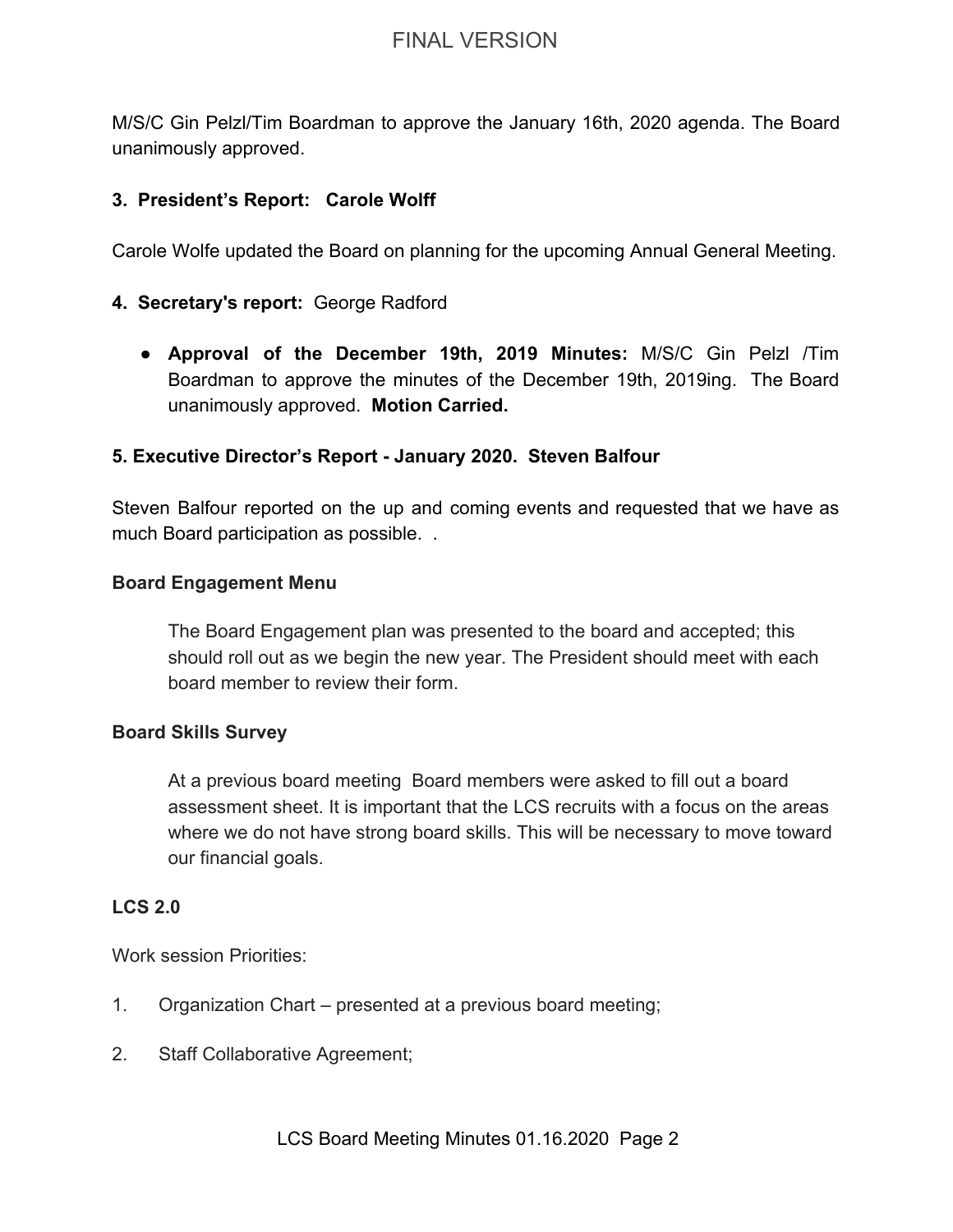3. Job Descriptions and Skill Sets.

4. Multiple volunteer meetings were held with the Front Office team, library, info desk and multiple get-togethers with Membership desk and Docent volunteers.

5. Next Steps:

a. Operations Leadership Team – Paid and key volunteer operations folks;

- b. Job Descriptions for Operational Leadership Team w/Skill sets;
- c. Establish ongoing meeting schedule;
- d. Meeting expectations.
- 6. Training: moving to a customer service focus:
	- a. Leadership Team trainings identify needed skills;
	- b. Volunteer Training;
	- c. New Member Orientation;
	- d. Board of directors' retreat and orientation plan.
- 7. Planning for the AGM was discussed.
- 8. IT upgrades See Report from IT below.

#### **Facilities update**

Steve provided an update on the most recent campus update activities.

#### **Membership Numbers for last month:**

| <b>Membership Type</b> | <b>Count</b> |
|------------------------|--------------|
| <b>Admin</b>           |              |
| Employee               |              |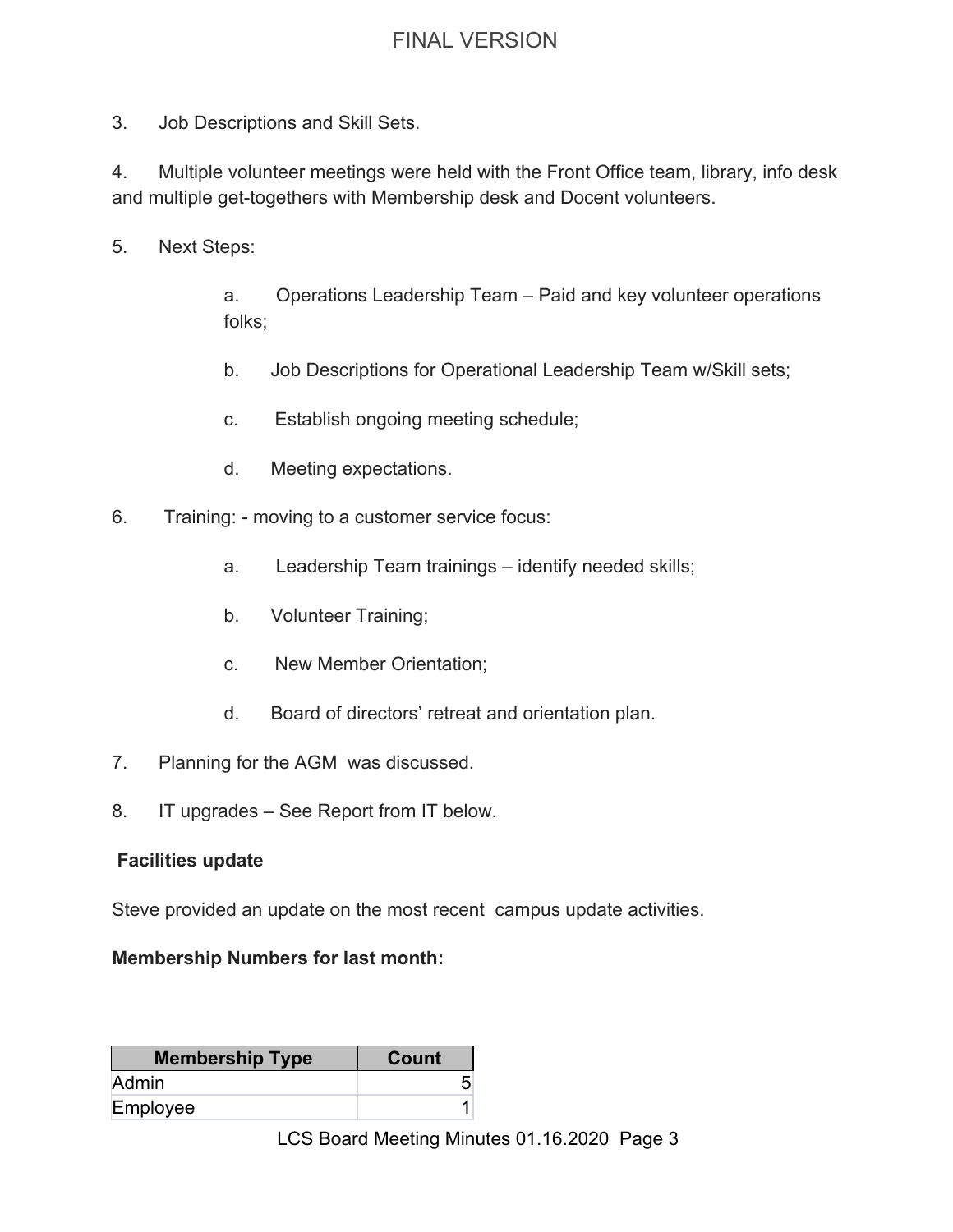| <b>LCS Business Gold Member</b>        |                |
|----------------------------------------|----------------|
| <b>LCS Business Platinum</b><br>Member | 3              |
| <b>LCS Business Silver Member</b>      | 1              |
| <b>LCS Monthly Member</b>              | 91             |
| <b>LCS Regular Member</b>              | 2164           |
| <b>LCS Senior Member</b>               | 322            |
| <b>LCS Student Member</b>              | $\overline{2}$ |
| Life Member                            | 16             |
| Total                                  |                |

#### **6. Treasurer's report:** Tim Boardman, Treasurer.

Due to the number of working days lost to vacation over Christmas and New Years, the books had not been closed for December 2019 in time for the preparation of the financial statements for the finance committee meeting on Jan 13. This meeting has been re-scheduled for Jan 20.

#### **7. Standing Committee Reports:**

● **Audit Committee**: Brian Dalziel, Chairperson.

#### . Current Activities

- Stuart Waldenberg was added as a new committee member (to replace Raja Mukherjee, who resigned recently);
- Two complaints are being investigated;
- An updated policy statement concerning political, religious, and certain other activities at LCS is being drafted for review.

#### Upcoming Activities

- Work related to the audit of 2019 financial records by Salles, Sainz Grant Thornton (our independent accounting consultant) is underway.
- ● **Campus Committee:** Howard Feldstein, Chairperson.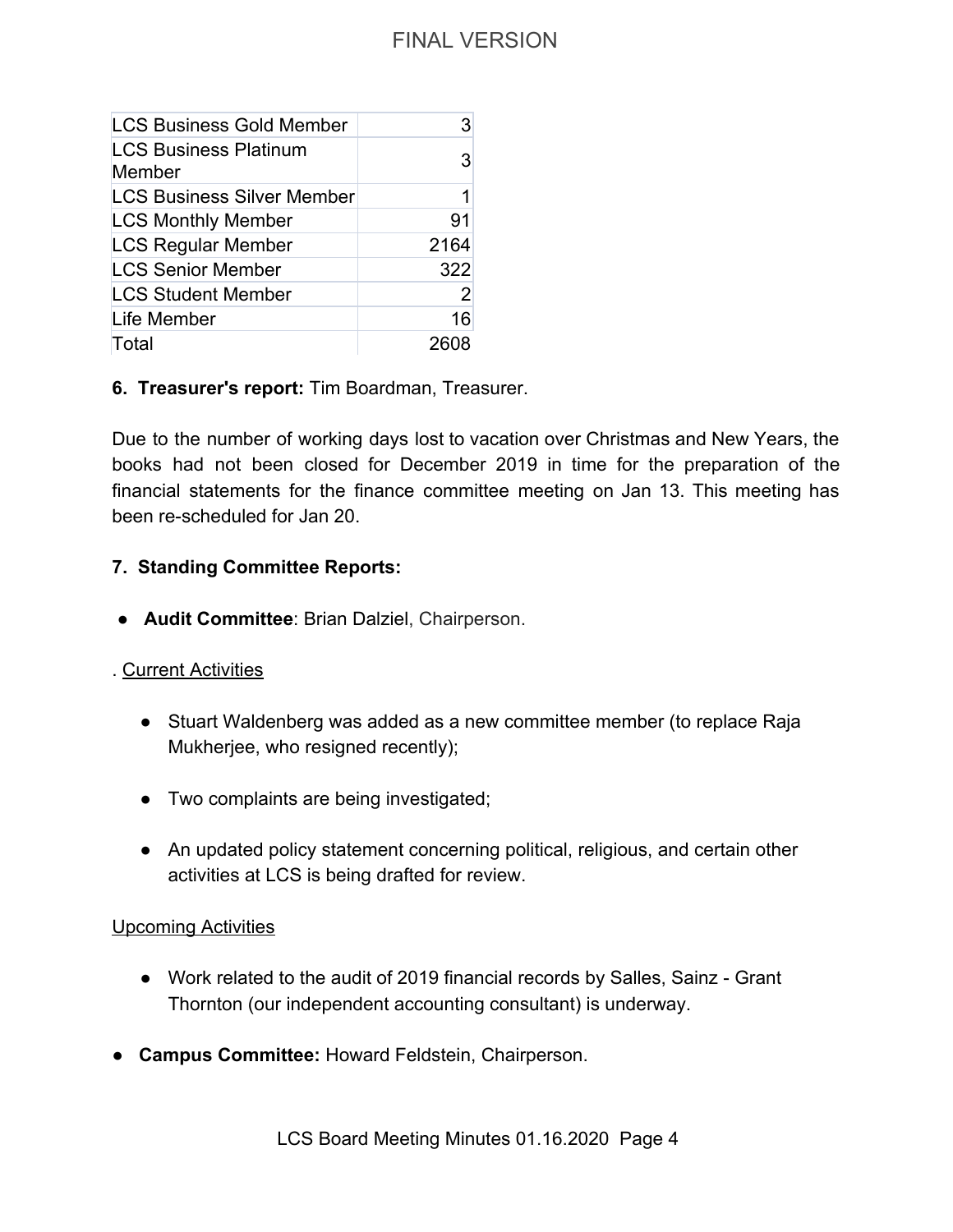The committee is pleased to report that the schematic design for the South Campus is now complete and projections of development and construction costs are available.

#### **● Community Committee: Larry Barnhardt**

#### **Community Committee Report**

LCS 2.0 long-range goals listed under Community Engagement include:

2.1 collaborate with other standing committees to develop a comprehensive marketing and communication plan for the Lake Chapala Society, to create greater visibility and positive perception within both the Mexican and foreign communities.

**Proposed Objective:** to work with the LCS 2.0 Project Management Team to focus on marketing LCS 2.0 and its accomplishments to date at the upcoming AGM.

2.2 create relationships between the LCS and leaders within the Mexican and foreign community that create greater opportunities for collaboration.

**Proposed Objective:** to form of a Mexican Advisory Council made up of Mexicans of influence and affluence from throughout greater Ajijic to 1) Advise, 2) Assist and 3) become critical Advocates for the Lake Chapala Society.

2.3 morph our programs, services and activities in ways which will serve community needs while at the same time more fully integrating the Mexican and foreign communities.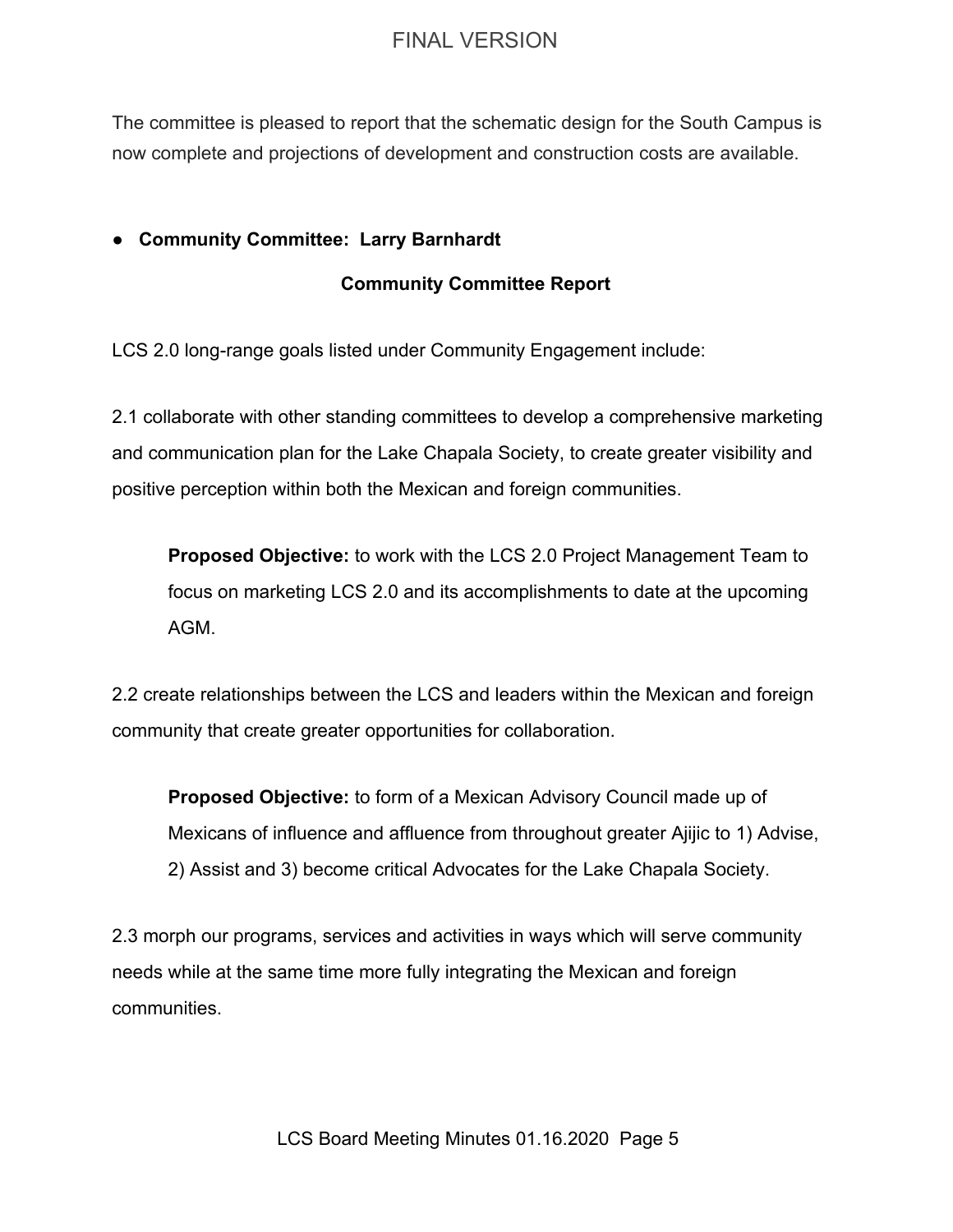**Recommended Action:** At the October LCS 2.0 Work Session, this goal was moved to the Program Committee

2.4 enhance the volunteer program through improved methods of recruitment, selection, orientation, training and recognition.

**Recommended Action:** At the October LCS 2.0 Work Session, this goal was moved under Organizational Development.

**● Finance Committee:** Tim Boardman, Chairperson.

Items were covered in the Treasurer's report above.

● **Program Committee**: Mac Whyte, Chairperson

It is the view of the chair that the following LCS 2.0 Program Goal has been met:

3.1) maintain a comprehensive catalogue of all programs, services and activities directly managed by LCS and volunteer-initiated efforts.

The chair recommends that the LCS 2.0 Program Goals be addressed by the committee in this order:

3.2.3) developing processes for recruitment, orientation and training for teachers, facilitators and other personnel;

3.2.4) defining criteria for measuring the performance of teachers, facilitators and other personnel/volunteers and assessing learning outcomes of program participants;

3.2.1) determining best practices for maintaining ongoing programs and working collaboratively with the foreign and Mexican communities to create new programs and upgrade existing programs on the LCS Campus;

3.2) create a continuous quality improvement culture with processes for planning, implementing and evaluating programs, services and activities;

LCS Board Meeting Minutes 01.16.2020 Page 6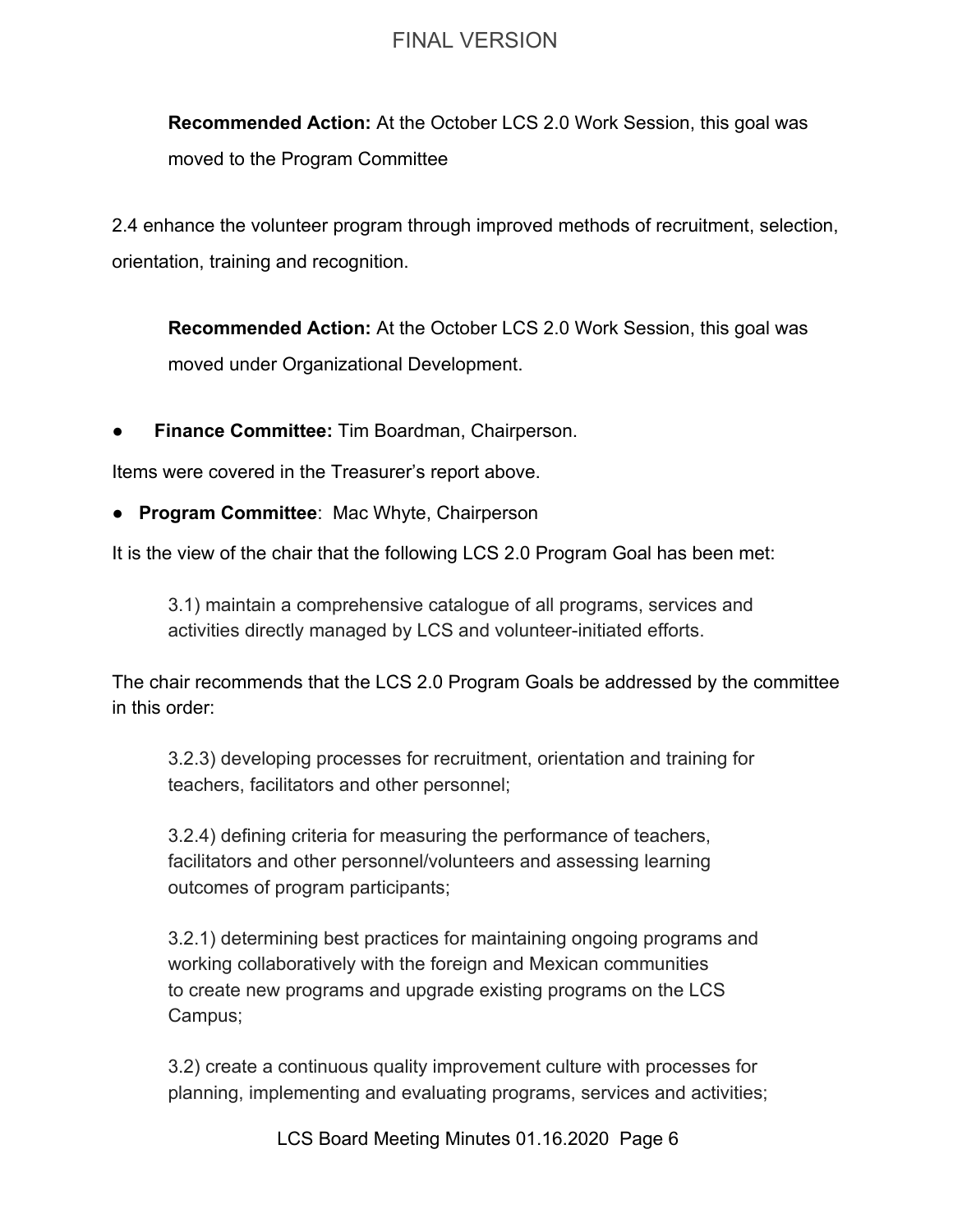3.2.2) determining the adequacy and appropriateness of the structures that house the programs, along with desks, seating, audio/visual equipment and other necessary supplies and equipment;

3.2.5) creating an ongoing appreciation and recognition program to celebrate the successes of teachers, facilitators, and participants;

3.3) develop a transitional plan to move c equipment, supplies, books, periodicals, etc.

### **Fund Development Committee** George Radford, Chairperson

George reported the Campaign had achieved almost \$500,000 pesos to the end of the fiscal year. Those results need to be reconciled with the Treasurer's numbers.

### **8. Ad Hoc Capital Campaign Committee:** Steve Balfour,

The Chairperson reported that the committee is still processing.

### **9. Ad Hoc LCS 2.0 Project Management Committee:** Brian Dalziel, Chairperson

- $\triangleright$  Reported current activities: Standing committees are working on various LCS 2.0 objectives that were previously prioritized for implementation. The Executive Director Steve Balfour is directing work related to certain LCS 2.0 organizational development goals.
- $\triangleright$  Upcoming Activities: Implementing Community Engagement goal 2.1 -- a marketing and communication plan for LCS 2.0 -- will require active collaboration between all standing committees.

### **10. Ad Hoc Nominating Committee**

Nominations are in place pending any last minute changes

### **11. New Business: None.**

### **12. Old Business:**

 $\triangleright$  Discussion on the proposal to expand Intercam's presence on the LCS campus. It was decided to take no action at this time.